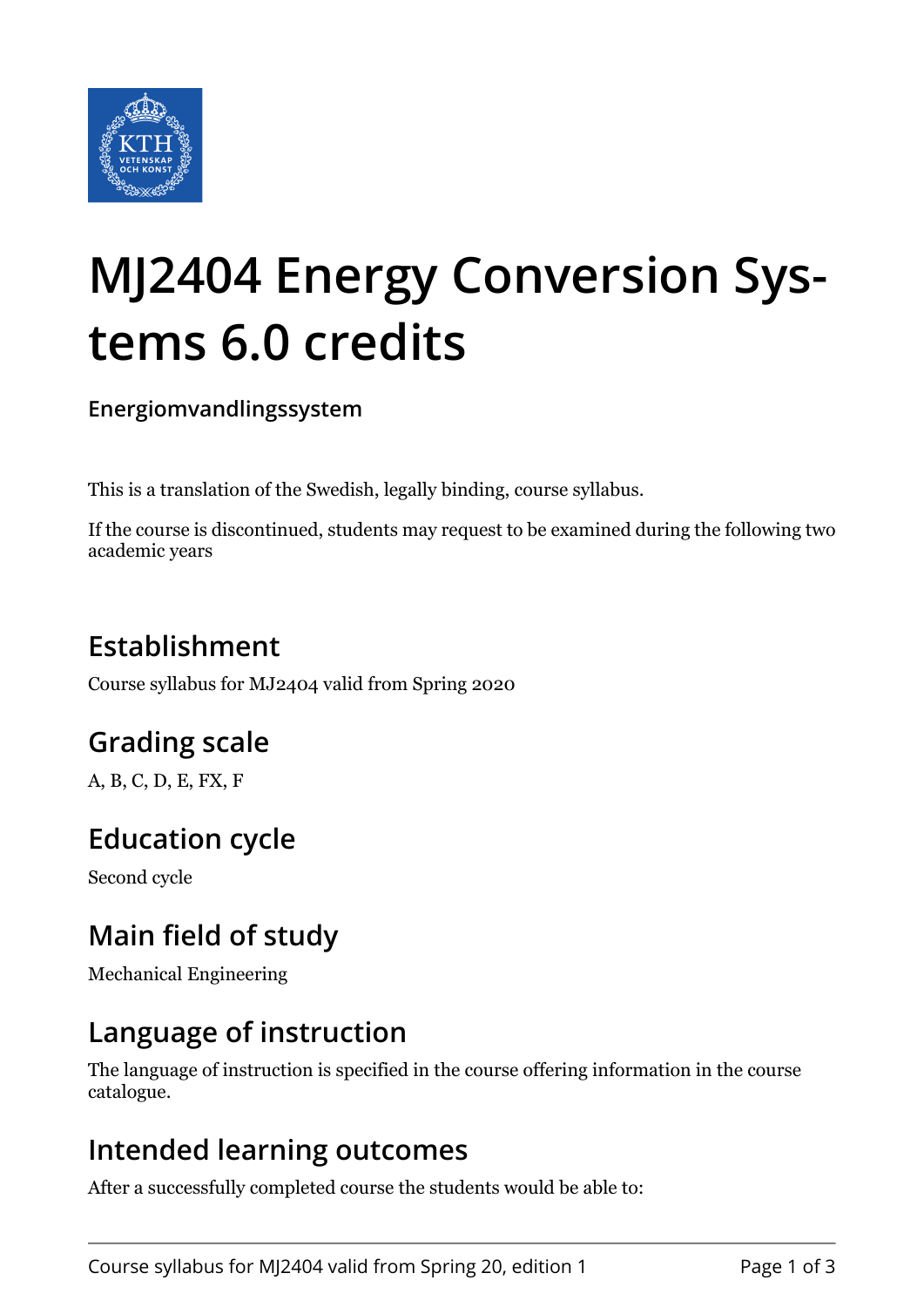- Identify the components and draw the conceptual schematic layout of thermal power cycles and other technological solutions for state-of-art power generation facilities;
- Assess the operational conditions and estimate the design parameters of existing or newly constructed energy conversion systems based on various technological solutions, both large-scale plants and small-scale distributed generation units;
- Calculate the efficiency factors and evaluate the potential for further optimization;
- Evaluate the feasibility of hybrid solutions and the synergy potential of various blends of energy conversion techniques;
- Estimate the potential role of energy storage processes and assess the optimum one for a particular application, together with the relevant electrical engineering hardware;
- Valorize the economy aspects and produce a simplified project budget for innovative solutions in the field of thermal power and electrical engineering.

#### **Course contents**

The proposed course Energy Conversion Systems treats the subject areas of applied thermodynamics, energy technology and electrical power engineering, in particular the theoretical principles and the practical design aspects of various technologies for heat and power generation. A wide focus of both conventional and renewable energy systems is provided, including electrical engineering aspects and monitoring or control processes, primarily in view of possibilities for system integration together with the enormous potential for synergies and innovations. Technical solutions are discussed in a systems' perspective with a closer view on vital application areas.

The specific technological overview is focused primarily on the following fields:

Thermal power cycles and power plants (steam cycles, gas cycles, combined cycles);

Direct energy conversion methods, niche technologies, fuel cells and their integration with conventional power plants;

Mainstream renewable energy sources and their integration in the power system;

Energy storage technologies and the solutions they offer for integration with contemporary and future power systems;

Electrical generators and power electronics, and their role in both large-scale and small-scale solutions as well as the potential for improvements and innovations that they offer;

- Systems monitoring, control strategies and regulation techniques.

## **Disposition**

Exercise 1, 1.0 ECTS, Pass/Fail Exercise 2, 1.0 ECTS, Pass/Fail Mid-term Exam 1 / Partial Exam, 2.0 ECTS, graded A-F Mid-term Exam 2 / Partial Exam, 2.0 ECTS, graded A-F